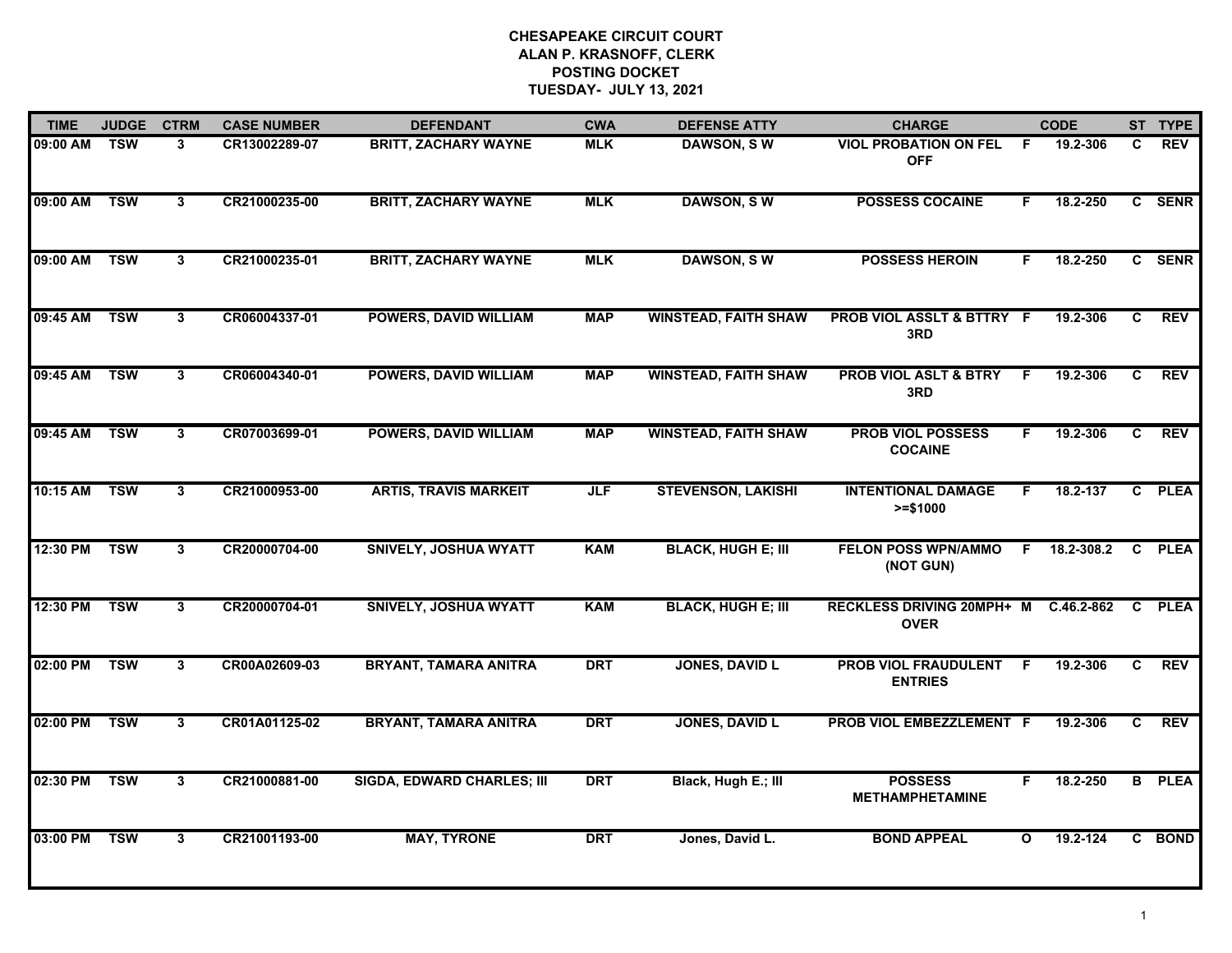| <b>TIME</b> | <b>JUDGE</b> | <b>CTRM</b>             | <b>CASE NUMBER</b> | <b>DEFENDANT</b>                    | <b>CWA</b> | <b>DEFENSE ATTY</b>         | <b>CHARGE</b>                                     |                | <b>CODE</b>  |    | ST TYPE       |
|-------------|--------------|-------------------------|--------------------|-------------------------------------|------------|-----------------------------|---------------------------------------------------|----------------|--------------|----|---------------|
| 03:15 PM    | <b>TSW</b>   | 3                       | CR19000549-02      | SMITH, ABBRA                        | <b>DRT</b> | Jones, David L.             | <b>VIOL PROBATION ON FEL</b><br><b>OFF</b>        | -F             | 19.2-306     | B  | <b>BOND</b>   |
| 09:00 AM    | ST           | 4                       | CR12001344-03      | <b>TOWNSEND, JUSTIN</b>             | <b>PLS</b> | <b>JONES, DAVID L</b>       | <b>VIOL PROBATION ON FEL</b><br><b>OFF</b>        | -F             | 19.2-306     | C  | <b>REV</b>    |
| 09:30 AM    | SJT          | 4                       | CR21001226-00      | <b>HARRIS, TIFFANY</b>              | <b>MLK</b> | <b>HERNANDEZ, DONNA E</b>   | <b>BOND APPEAL</b>                                | $\mathbf{o}$   | 19.2-124     |    | <b>B</b> BOND |
| 10:30 AM    | SJT          | 4                       | CR21001247-00      | <b>BENISON, RAYSHAUN DEON</b>       | <b>MLK</b> | <b>WINSTEAD, FAITH SHAW</b> | <b>BOND APPEAL</b>                                | $\mathbf{o}$   | $19.2 - 124$ |    | <b>B</b> BOND |
| 11:00 AM    | <b>SJT</b>   | 4                       | CR21000267-00      | <b>HOUSTON, SHANE BENNETT</b>       | <b>MLK</b> | Jankell, Peter J.           | <b>POSSESS AMPHETAMINE</b>                        | F              | 18.2-250     | B  | <b>MOT</b>    |
| 11:00 AM    | ST           | 4                       | CR21000267-01      | <b>HOUSTON, SHANE BENNETT</b>       | <b>MLK</b> | Jankell, Peter J            | <b>DISPLAY ALT/FICT</b><br><b>REG/TITLE/PLA</b>   | M              | 46.2-612     | B  | <b>MOT</b>    |
| 12:30 PM    | ST           | $\overline{\mathbf{4}}$ | CR19001682-06      | <b>GRANT, JALEN LAMONT</b>          | <b>MAP</b> | <b>WINSTEAD, FAITH SHAW</b> | <b>VIOL PROBATION ON FEL</b><br><b>OFF</b>        | $\overline{F}$ | 19.2-306     | C  | <b>REV</b>    |
| 12:30 PM    | ST           | 4                       | CR19001682-07      | <b>GRANT, JALEN LAMONT</b>          | <b>MAP</b> | <b>WINSTEAD, FAITH SHAW</b> | <b>VIOL PROBATION OF MISD</b><br><b>OFF</b>       | М              | 19.2-306     | C. | <b>REV</b>    |
| 01:00 PM    | <b>SJT</b>   | 4                       | CR21000294-00      | <b>RAMSEY, JON'TA SHON GERMAINE</b> | <b>EEM</b> | SWIFT SHERARD, Sanita A.    | <b>VIOLENT FELON POSS/TRAN F</b><br><b>WEAPON</b> |                | 18.2-308.2   | C  | <b>SUP</b>    |
| 09:00 AM    | <b>RAB</b>   | 5                       | CR15001183-07      | <b>GILES, BYRON KEITH</b>           | <b>KJB</b> | Gilchrist, Kurt A.          | <b>VIOL PROBATION ON FEL</b><br><b>OFF</b>        | - F            | 19.2-306     | C  | <b>REV</b>    |
| 09:00 AM    | <b>RAB</b>   | 5                       | CR15001183-08      | <b>GILES, BYRON KEITH</b>           | <b>KJB</b> | Gilchrist, Kurt A.          | <b>VIOL PROBATION ON FEL F</b><br><b>OFF</b>      |                | 19.2-306     | C  | <b>REV</b>    |
| 09:30 AM    | <b>RAB</b>   | 5                       | CR21001039-00      | <b>ALLEN, SHANE ANTHONY; JR</b>     | <b>BW</b>  | <b>STOKES, MARK B</b>       | <b>MALICIOUS WOUNDING</b>                         | F.             | $18.2 - 51$  |    | C ADAT        |
| 09:30 AM    | <b>RAB</b>   | 5                       | CR19000769-02      | <b>GRAYSON, IESHA LANITA</b>        | <b>DRT</b> |                             | <b>VIOL PROBATION ON FEL</b><br><b>OFF</b>        | F              | 19.2-306     |    | <b>ADAT</b>   |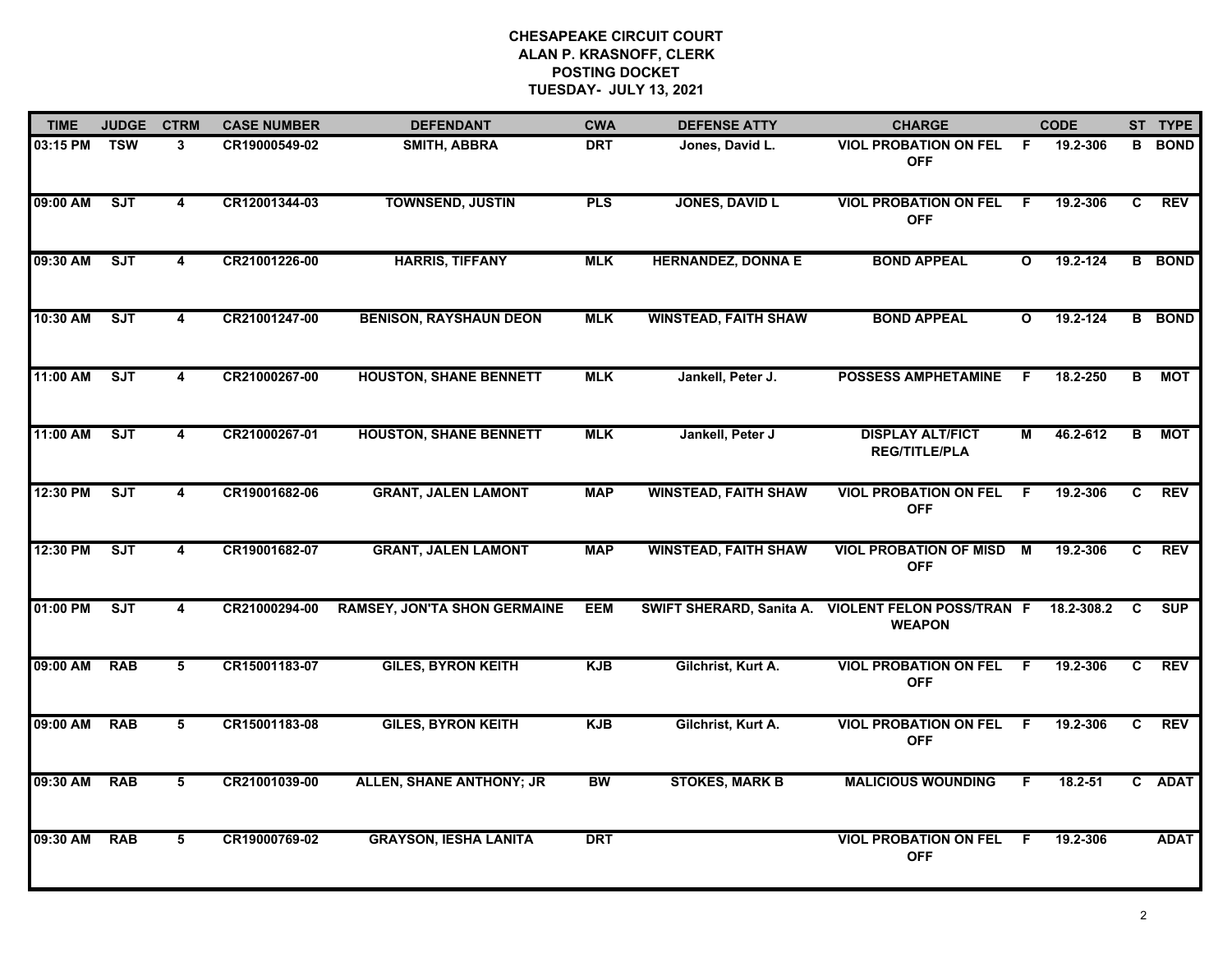| <b>TIME</b>  | <b>JUDGE</b> | <b>CTRM</b>     | <b>CASE NUMBER</b> | <b>DEFENDANT</b>                   | <b>CWA</b> | <b>DEFENSE ATTY</b>    | <b>CHARGE</b>                                           |    | <b>CODE</b>    |              | ST TYPE       |
|--------------|--------------|-----------------|--------------------|------------------------------------|------------|------------------------|---------------------------------------------------------|----|----------------|--------------|---------------|
| 09:30 AM RAB |              | 5               | CR21000915-00      | <b>HALL, DEJUAN CORNELIOUS</b>     | <b>DAW</b> |                        | <b>POSSESS COCAINE</b>                                  | F. | 18.2-250       |              | <b>B</b> ADAT |
| 09:30 AM     | <b>RAB</b>   | 5               | CR21000915-01      | <b>HALL, DEJUAN CORNELIOUS</b>     | <b>DAW</b> |                        | <b>OBSTRUCT/RESIST W/O</b><br><b>FORCE</b>              | М  | 18.2-460       |              | S ADAT        |
| 09:30 AM     | <b>RAB</b>   | 5               | CR21000915-02      | <b>HALL, DEJUAN CORNELIOUS</b>     | <b>DAW</b> |                        | POSSESS GUN W/ SCH I-II<br><b>DRUG</b>                  | F. | 18.2-308.4     | C            | <b>TBS</b>    |
| 09:30 AM     | <b>RAB</b>   | 5               | CR21000915-03      | <b>HALL, DEJUAN CORNELIOUS</b>     | <b>DAW</b> |                        | VIOLENT FELON POSS/TRAN F 18.2-308.2 C<br><b>WEAPON</b> |    |                |              | <b>TBS</b>    |
| 09:30 AM     | <b>RAB</b>   | 5               | CR21000915-04      | <b>HALL, DEJUAN CORNELIOUS</b>     | <b>DAW</b> |                        | <b>FELON POSS WPN/AMMO</b><br>(NOT GUN)                 |    | F 18.2-308.2   | C            | <b>TBS</b>    |
| 09:30 AM     | <b>RAB</b>   | 5               | CR21000967-00      | <b>HOLLAND, JAMES R; II</b>        |            |                        | FAIL STOP SCENE OF ACC - M C.46.2-896<br>> \$500        |    |                | S.           | <b>ADAT</b>   |
| 09:30 AM     | <b>RAB</b>   | $5\overline{5}$ | CR19000689-01      | <b>JOHNSON, KENSHON DARRELL</b>    | <b>AHM</b> |                        | VIOL GOOD BEHAV ON FEL F<br><b>OFF</b>                  |    | 19.2-306       |              | <b>ADAT</b>   |
| 09:30 AM     | <b>RAB</b>   | $5\overline{)}$ | CR21001059-00      | <b>MITCHELL SHAW, ISAAC KHALIL</b> | <b>AJS</b> |                        | <b>ATTEMPT OBTAIN RX BY</b><br><b>FRAUD</b>             |    | $F$ 18.2-258.1 | $\mathbf{B}$ | <b>ADAT</b>   |
| 09:30 AM     | <b>RAB</b>   | 5               | CR16000185-02      | <b>WEST, CODY LEVIN</b>            | <b>AJS</b> |                        | <b>VIOL PROBATION ON FEL F</b><br><b>OFF</b>            |    | 19.2-306       |              | C ADAT        |
| 09:30 AM     | <b>RAB</b>   | 5               | CR16000818-01      | <b>WEST, CODY LEVIN</b>            | <b>AJS</b> |                        | <b>VIOL PROBATION ON FEL F</b><br><b>OFF</b>            |    | 19.2-306       |              | C ADAT        |
| 10:15 AM     | <b>RAB</b>   | 5               | CR20000217-00      | <b>WILKERSON, BRYANT MARCUS</b>    | <b>DRT</b> | <b>MORRIS, DIALLOK</b> | GRAND LARCENY: >=\$500 F                                |    | 18.2-95        |              | C PLEA        |
| 10:15 AM     | <b>RAB</b>   | 5               | CR20000217-01      | <b>WILKERSON, BRYANT MARCUS</b>    | <b>DRT</b> | <b>MORRIS, DIALLOK</b> | GRAND LARCENY: >=\$500 F                                |    | 18.2-23        |              | <b>B</b> PLEA |
| 10:45 AM     | <b>RAB</b>   | 5               | CR21000666-00      | <b>DAVENPORT, ANTONIO EMMITT</b>   | <b>DRT</b> | <b>MORRIS, DIALLOK</b> | CONCEAL WEAPON CONV F 18.2-308.2<br><b>FELON</b>        |    |                |              | <b>C</b> TRYL |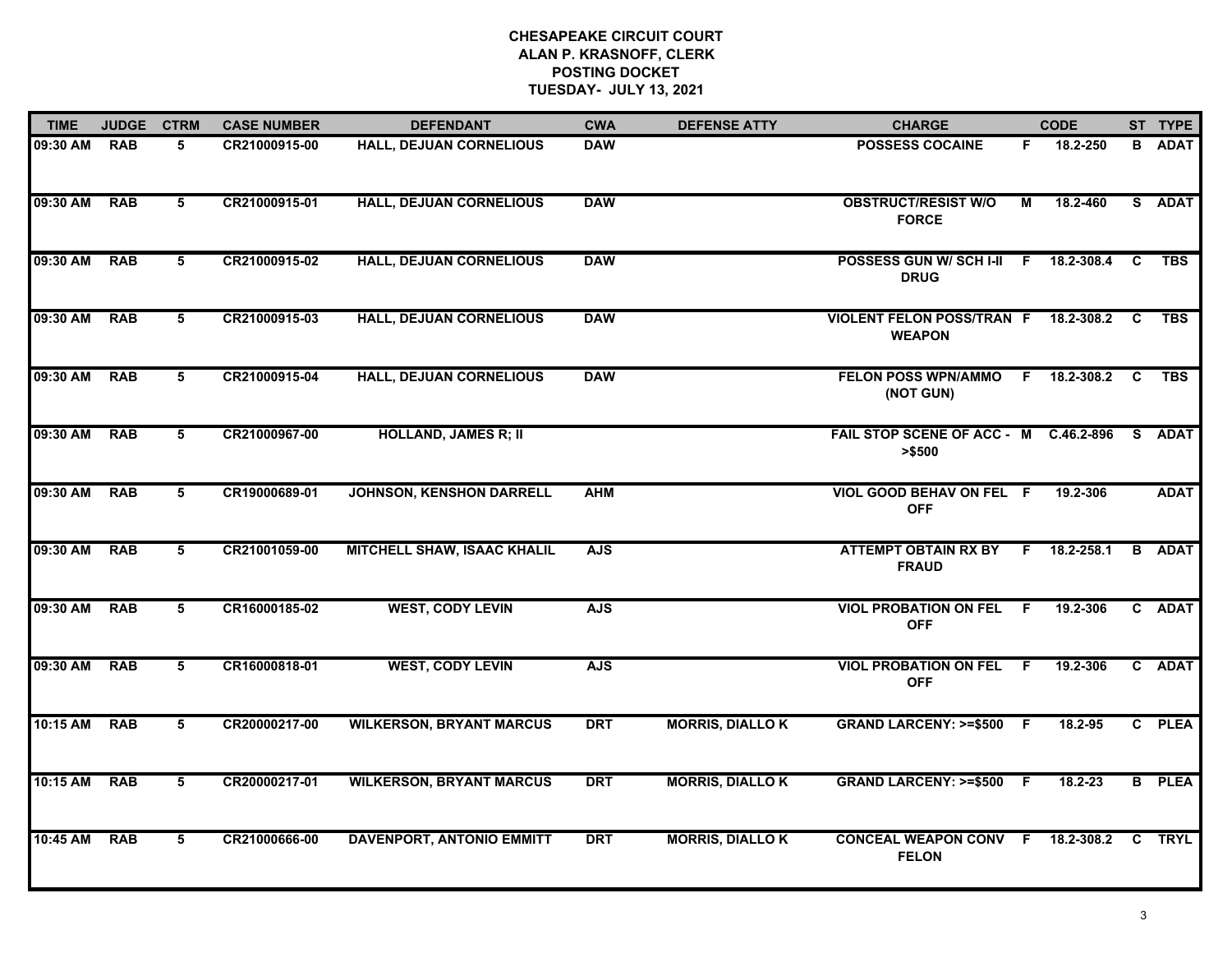| <b>TIME</b> | <b>JUDGE</b> | <b>CTRM</b>     | <b>CASE NUMBER</b> | <b>DEFENDANT</b>                 | <b>CWA</b> | <b>DEFENSE ATTY</b>    | <b>CHARGE</b>                                  |    | <b>CODE</b> |   | ST TYPE    |
|-------------|--------------|-----------------|--------------------|----------------------------------|------------|------------------------|------------------------------------------------|----|-------------|---|------------|
| 10:45 AM    | <b>RAB</b>   | 5               | CR21000666-00      | <b>DAVENPORT, ANTONIO EMMITT</b> | <b>DRT</b> | <b>MORRIS, DIALLOK</b> | <b>CONCEAL WEAPON CONV F</b><br><b>FELON</b>   |    | 18.2-308.2  | C | <b>SUP</b> |
| 02:45 PM    | <b>RAB</b>   | 5               | CR21000070-00      | <b>GOFF, AIZIK BLAZE</b>         | <b>KJB</b> | <b>OXENHAM, CARA P</b> | <b>POSSESS AMPHETAMINE</b>                     | -F | 18.2-250    |   | C MOPT     |
| 02:45 PM    | <b>RAB</b>   | $5\overline{)}$ | CR21000070-01      | <b>GOFF, AIZIK BLAZE</b>         | <b>KJB</b> | <b>OXENHAM, CARA P</b> | <b>POSSESS CODEINE</b>                         | F. | 18.2-250    |   | C MOPT     |
| 02:45 PM    | <b>RAB</b>   | 5               | CR21000070-02      | <b>GOFF, AIZIK BLAZE</b>         | <b>KJB</b> | <b>OXENHAM, CARA P</b> | TAMPERING WITH VEHICLE M                       |    | 18.2-146    |   | C MOPT     |
| 02:45 PM    | <b>RAB</b>   | 5               | CR21000070-03      | <b>GOFF, AIZIK BLAZE</b>         | <b>KJB</b> | <b>OXENHAM, CARA P</b> | TAMPERING WITH VEHICLE M                       |    | 18.2-146    |   | C MOPT     |
| 02:45 PM    | <b>RAB</b>   | 5               | CR21000070-04      | <b>GOFF, AIZIK BLAZE</b>         | <b>KJB</b> | <b>OXENHAM, CARA P</b> | TAMPERING WITH VEHICLE M                       |    | 18.2-146    |   | C MOPT     |
| 02:45 PM    | <b>RAB</b>   | 5               | CR21000070-05      | <b>GOFF, AIZIK BLAZE</b>         | <b>KJB</b> | <b>OXENHAM, CARA P</b> | TAMPERING WITH VEHICLE M                       |    | 18.2-146    |   | C MOPT     |
| 02:45 PM    | <b>RAB</b>   | 5               | CR21000448-00      | <b>GOFF, AIZIK BLAZE</b>         | <b>KJB</b> | <b>OXENHAM, CARA P</b> | PETIT LARC <\$1000 NOT<br><b>FRM PERS</b>      | М  | 18.2-96     |   | C MOPT     |
| 02:45 PM    | <b>RAB</b>   | 5               | CR21000448-01      | <b>GOFF, AIZIK BLAZE</b>         | <b>KJB</b> | <b>OXENHAM, CARA P</b> | PETIT LARC <\$1000 NOT<br><b>FRM PERS</b>      | M  | 18.2-96     |   | C MOPT     |
| 02:45 PM    | <b>RAB</b>   | 5               | CR21000448-02      | <b>GOFF, AIZIK BLAZE</b>         | <b>KJB</b> | <b>OXENHAM, CARA P</b> | PETIT LARC <\$1000 NOT<br><b>FRM PERS</b>      | М  | 18.2-96     |   | C MOPT     |
| 02:45 PM    | <b>RAB</b>   | 5               | CR21000448-03      | <b>GOFF, AIZIK BLAZE</b>         | <b>KJB</b> | <b>OXENHAM, CARA P</b> | <b>ENTER/SET IN MOTION A</b><br><b>VEHICLE</b> | М  | 18.2-147    |   | C MOPT     |
| 02:45 PM    | <b>RAB</b>   | 5               | CR21000448-04      | <b>GOFF, AIZIK BLAZE</b>         | <b>KJB</b> | <b>OXENHAM, CARA P</b> | <b>ENTER PROPERTY TO</b><br><b>DAMAGE</b>      | М  | 18.2-121    |   | C MOPT     |
| 02:45 PM    | <b>RAB</b>   | 5               | CR21000448-05      | <b>GOFF, AIZIK BLAZE</b>         | <b>KJB</b> | <b>OXENHAM, CARA P</b> | <b>ENTER PROPERTY TO</b><br><b>DAMAGE</b>      | М  | 18.2-121    |   | C MOPT     |